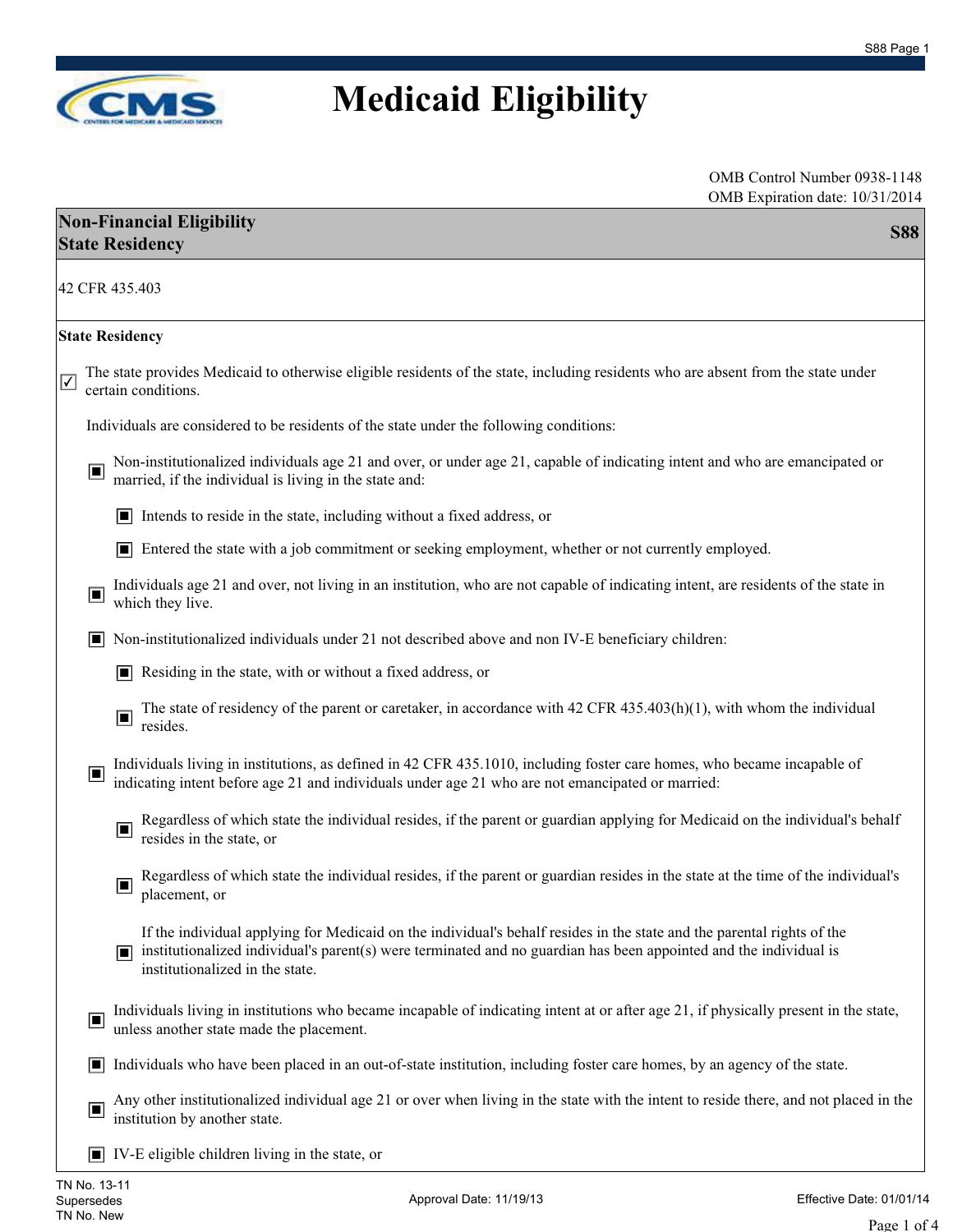

■ Otherwise meet the requirements of 42 CFR 435.403.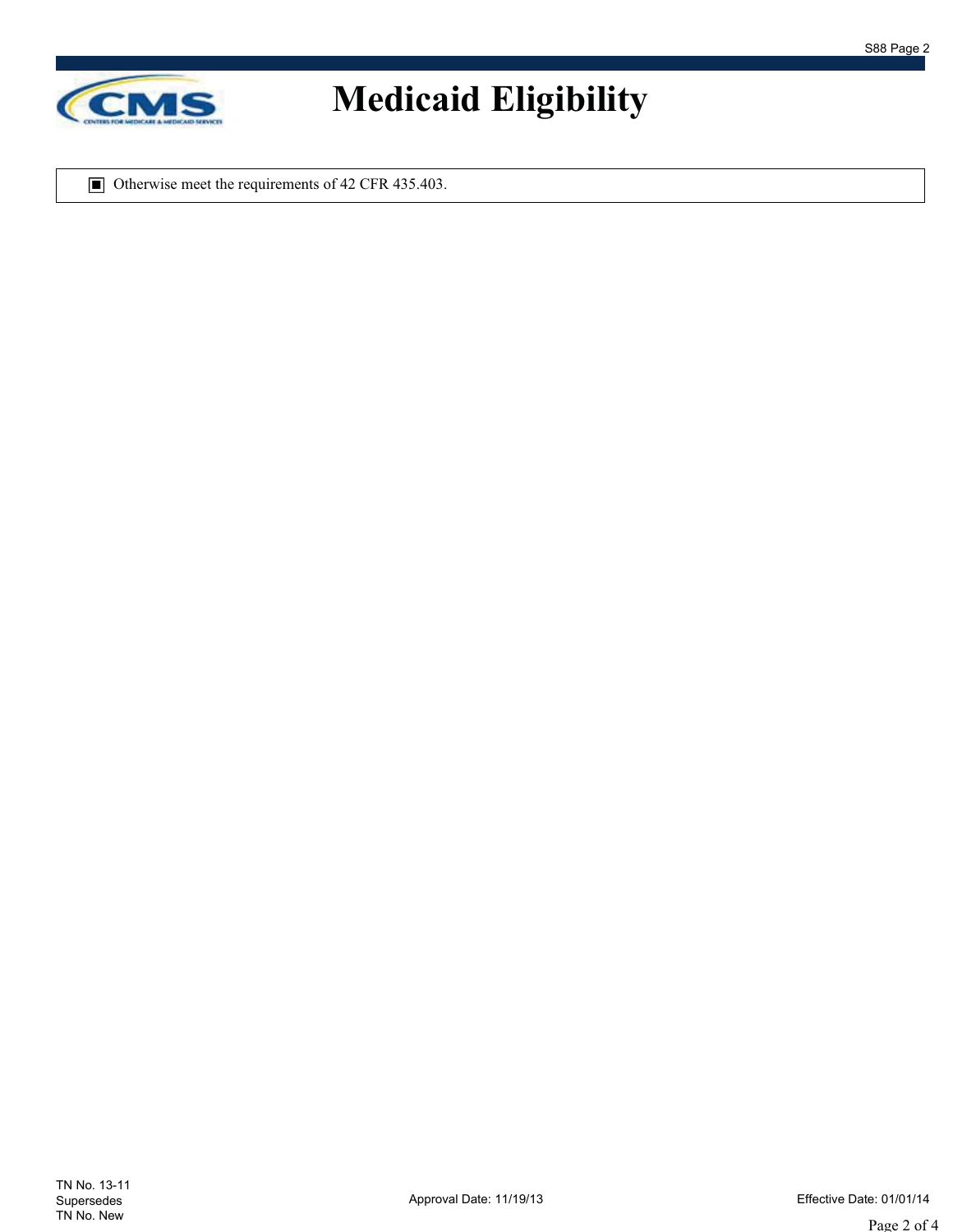

| Alabama                                                                                                   | Illinois                                                                                                                   | Montana                                                                                          | Rhode Island   |
|-----------------------------------------------------------------------------------------------------------|----------------------------------------------------------------------------------------------------------------------------|--------------------------------------------------------------------------------------------------|----------------|
| $\bowtie$                                                                                                 | $\boxtimes$                                                                                                                | IXI                                                                                              | IХI            |
| Alaska                                                                                                    | Indiana                                                                                                                    | $\boxtimes$ Nebraska                                                                             | South Carolina |
| $\boxtimes$                                                                                               | $\boxtimes$                                                                                                                |                                                                                                  | $\boxtimes$    |
| Arizona<br>$\boxtimes$                                                                                    | $\boxtimes$ Iowa                                                                                                           | $\boxtimes$ Nevada                                                                               | South Dakota   |
| Arkansas                                                                                                  | Kansas                                                                                                                     | $\boxtimes$ New Hampshire                                                                        | Tennessee      |
| $\boxtimes$                                                                                               | $\bowtie$                                                                                                                  |                                                                                                  | IХI            |
| California                                                                                                | Kentucky                                                                                                                   | New Jersey                                                                                       | Texas          |
| $\boxtimes$                                                                                               | $\bowtie$                                                                                                                  | IХI                                                                                              | $\bowtie$      |
| Colorado                                                                                                  | Louisiana                                                                                                                  | New Mexico                                                                                       | Utah           |
| $\boxtimes$                                                                                               | $\bowtie$                                                                                                                  |                                                                                                  | $\boxtimes$    |
| Connecticut                                                                                               | Maine                                                                                                                      | New York                                                                                         | Vermont        |
| $\boxtimes$                                                                                               | $\boxtimes$                                                                                                                |                                                                                                  | 区              |
| Delaware                                                                                                  | Maryland                                                                                                                   | North Carolina                                                                                   | Virginia       |
| ⊠                                                                                                         | $\boxtimes$                                                                                                                | $\boxtimes$                                                                                      | $\boxtimes$    |
| District of Columbia                                                                                      | Massachusetts                                                                                                              | North Dakota                                                                                     | Washington     |
| $\bowtie$                                                                                                 | M                                                                                                                          | IХI                                                                                              | ᢂ              |
| $\boxtimes$ Florida                                                                                       | Michigan<br>$\boxtimes$                                                                                                    | Ohio<br>$\boxtimes$                                                                              | West Virginia  |
| Georgia                                                                                                   | Minnesota                                                                                                                  | Oklahoma                                                                                         | Wisconsin      |
| $\bowtie$                                                                                                 | $\boxtimes$                                                                                                                | IХI                                                                                              |                |
| Hawaii                                                                                                    | Mississippi                                                                                                                | Oregon                                                                                           | Wyoming        |
| $\boxtimes$                                                                                               | $\bowtie$                                                                                                                  | $\bowtie$                                                                                        |                |
| $\boxtimes$ Idaho                                                                                         | Missouri<br>$\boxtimes$                                                                                                    | Pennsylvania<br>$\boxtimes$                                                                      |                |
|                                                                                                           | The interstate agreement contains a procedure for providing Medicaid to individuals pending resolution of their residency  |                                                                                                  |                |
| $\Box$<br>Are IV-E eligible<br>$\bowtie$<br>Retain addresses in both states<br>Other type of individual   | Are in the state only for the purpose of attending school<br>Are out of the state only for the purpose of attending school | status and criteria for resolving disputed residency of individuals who (select all that apply): |                |
| The state has a policy related to individuals in the state only to attend school.<br>$\bigcirc$ No<br>Yes |                                                                                                                            |                                                                                                  |                |